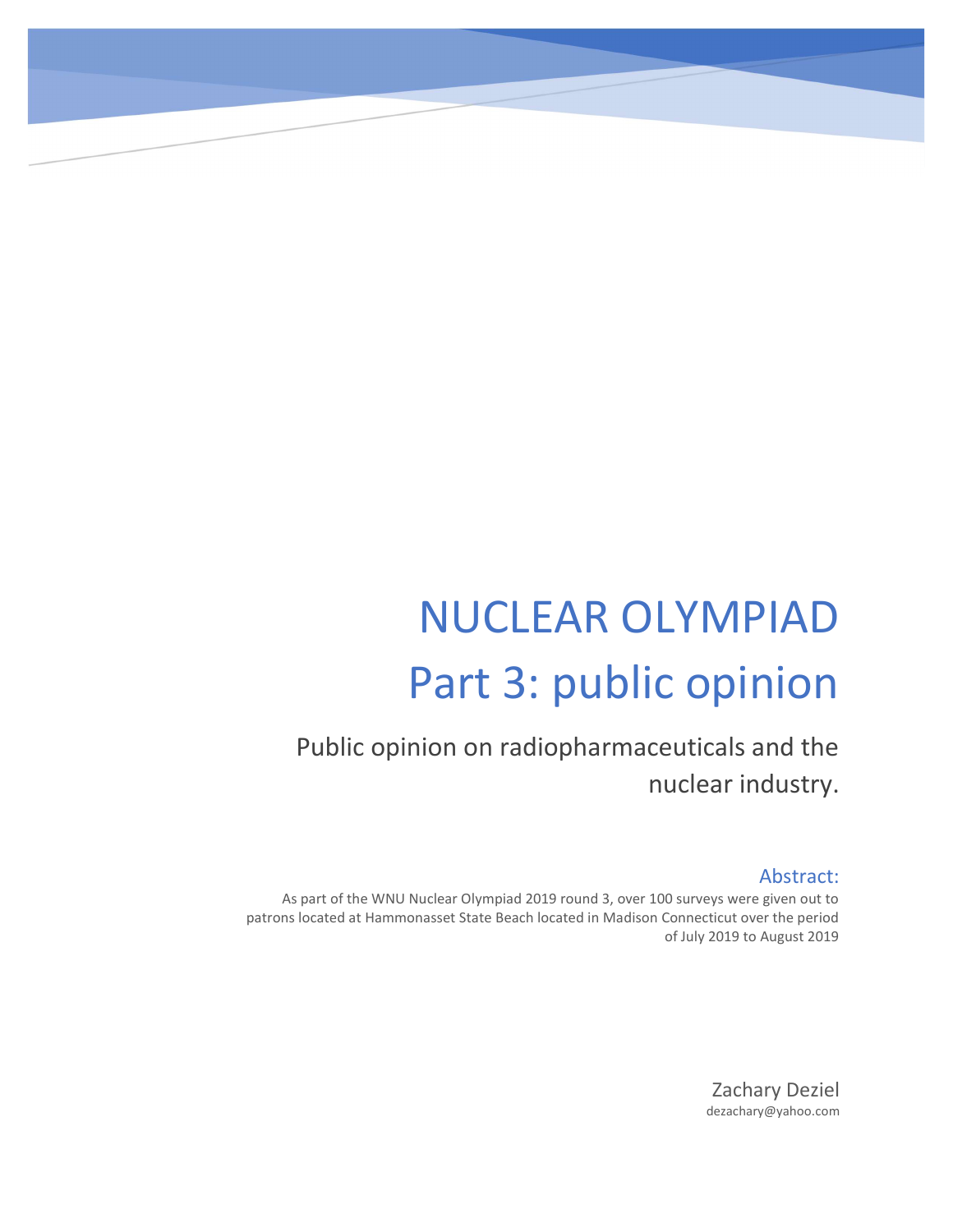# Introduction

Hello Friends!! Today I want to take you on a journey, a journey of numbers and statistics. Within this journey we will analyze public opinion on nuclear energy. Over 100 people were surveyed on 11 different questions. The questions focused on a few different fields all connected to the nuclear issue. Among them are:

- public opinion
- radiopharmaceuticals
- education
- global warming solutions
- stance on energies.

The surveys were taken at Hammonnasset State Beach in Connecticut a location frequented by people of all ages. The state is known for liberal policies

102 surveys were recorded. 60 males, 42 females

## Results

Question 1 and 2: What country are you from? What is your age and gender?

Comments: Demographics.

| Country | <b>USA</b> | 97%   |
|---------|------------|-------|
|         | Italy      | 3%    |
| Age     | $>20$      | 35.2% |
|         | $20 - 30$  | 23.5% |
|         | 30-40      | 5.9%  |
|         | 40-50      | 2.9%  |
|         | 50-60      | 5.9%  |
|         | $60+$      | 14.7% |
| Gender  | Male       | 58.8% |
|         | Female     | 41.2% |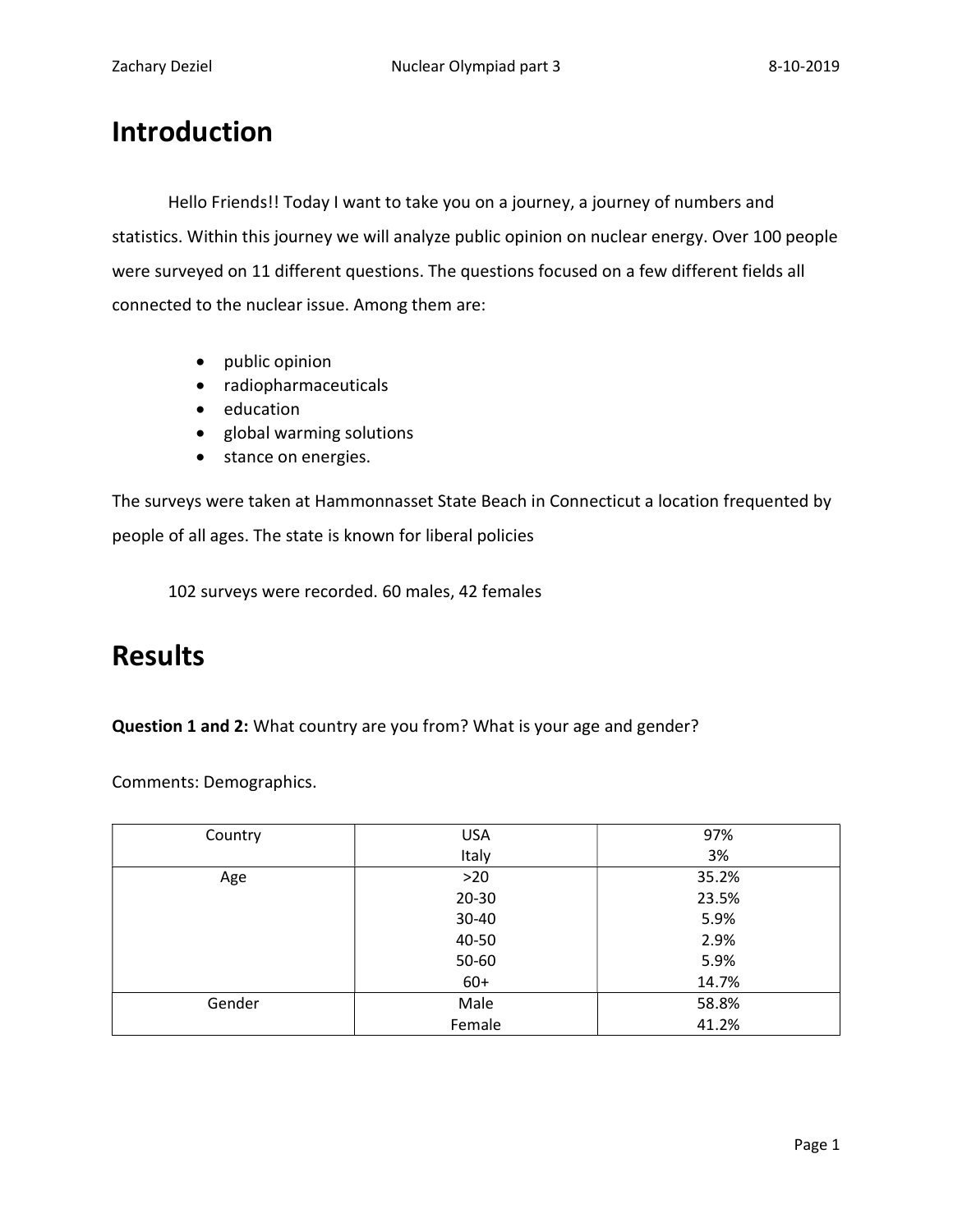#### Question 3: Do you know what a radiopharmaceutical is?

Comments: In all fairness despite being a nuclear, electrical and chemical engineering student I didn't know what a radiopharmaceutical was until tasked with this project. For those who did know there was a general consensus that it was because they or someone close to them had undergone chemotherapy or similar treatment save for one gentlemen who used rad tracers within his line of work.

| ∕ ص         | 23.5%                                   |
|-------------|-----------------------------------------|
| ັບ          | ں ر                                     |
| Nс<br>$  -$ | $7C$ $CO/$<br>-7.<br><b>1</b> L<br>____ |

Question 4: Radiopharmaceuticals are radioactive drugs that can be used for diagnosis and therapy of diseases. Have you ever taken any radiopharmaceuticals for medical diagnosis or treatment?

Comments: I watched as people's eyes lit up as they discovered what is a radiopharmaceutical as they read the actual question. That being said the demographics between those who actually have used it stem from people using either a chemotherapy or one chemical/petroleum engineer I had the privilege of talking about and he told me a story about how he used radioactive travers to find leaks within his fluid systems.

| Yes | 8.8%                                      |
|-----|-------------------------------------------|
| No  | 2%<br>n1<br>. . <i>. .</i> 0<br>_ _ _ _ _ |

Question 5: Do you think radiopharmaceuticals are produced in nuclear reactors or accelerators?

Comments: General consensus is a lack of knowledge of radiopharmaceuticals. Discussions with patrons stated that most people guessed the answer

| Nuclear reactors      | 8.8%  |
|-----------------------|-------|
| Particle accelerators | 29.4% |
| <b>Both</b>           | 26.5% |
| <b>Neither</b>        | 35.2% |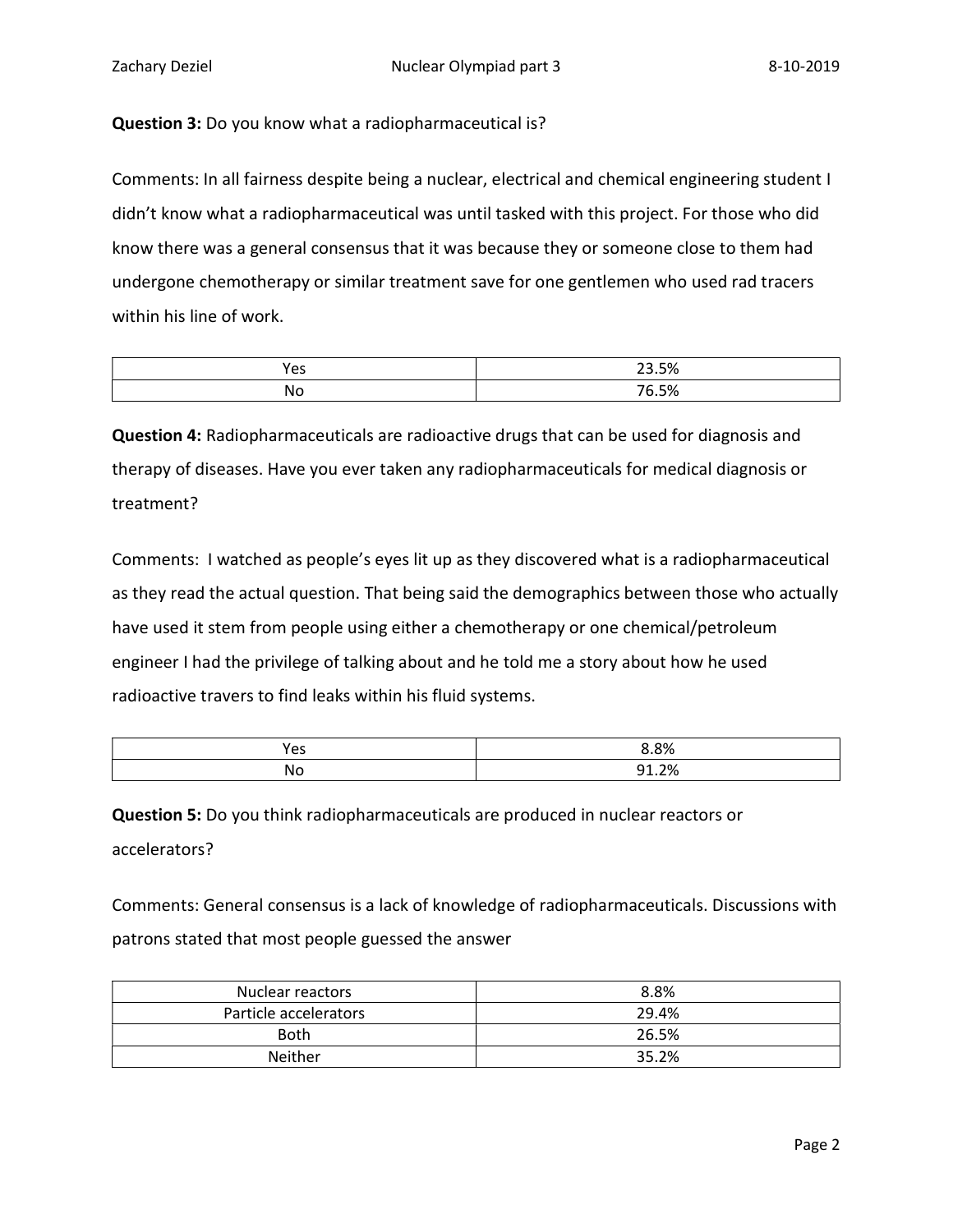Question 6: Overall do you strongly favor or oppose the use of nuclear energy as a way to provide electricity?

Comments: The sum of answers 4 and 5 is almost double the sum of 1 and 2 leading to the assumption that nuclear is more positive then it is negative. About a quarter of the population is neutral about the energy

| 1 (oppose) | 17.6% |
|------------|-------|
|            | 5.9%  |
|            | 26.5% |
| Δ          | 20.5% |
| 5 (favor)  | 29.4% |

Question 7: What is your position based on?

Comments: People took it upon themselves to answer multiple positions thus percentages will not add up to 100. As public opinion is as high, an assumption can be made that if the surveys were taken after the Russian radiation explosion incident, then public outlook on nuclear technology may be vastly different

| School lectures                     | 26.4% |
|-------------------------------------|-------|
| Public Opinion (news/ social media) | 44.1% |
| Parents and friends                 | 17.6% |
| Other                               | 35.3% |

Question 8: If you oppose the use of nuclear energy could you explain why?

Comments: Only those who responded negatively were asked to respond to question 6. Most opposition came from either a preference to natural medicines and remedies, the supposed danger to communities and the environment and human error.

Question 9: Would you find yourself prepared to renounce some of the high tech goods in order to protect the environment (i.e. car/phone)?

Comments: These answers raise many red flags. Comparing the answers to the story about sanctuary cities in the US, most people who were in support immigrants living freely in their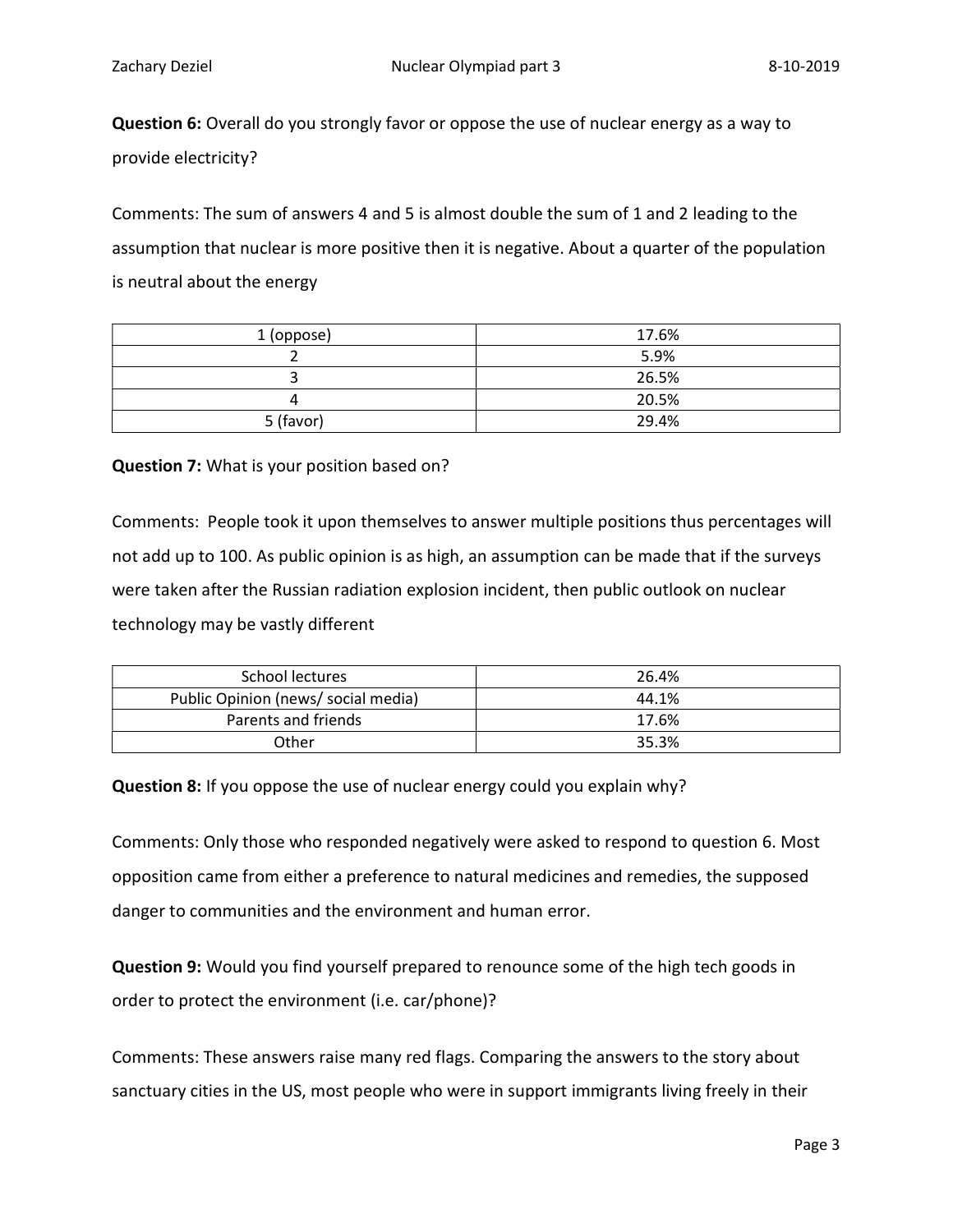cities assuming that it would be of no cost to themselves. When immigrants did move to their location, the overall standard of living decreased. it can be assumed that people did not properly internalize the question and only placed yes as a way of feeling good.

| Yes | 67.9% |
|-----|-------|
| No  | 32.1% |

Question 10: In your opinion what us the technology for energy production in the future?

Comments: Despite the inefficiency, solar is the primary answer. Upon discussion with people they did not seem to be aware of the concept of baseline load, or what to do for electricity on cloudy days with lack of wind. Further discussions of this question will be discussed in the next question.

| Nuclear | 23.5% |
|---------|-------|
| Solar   | 52.9% |
| Wind    | 29.4% |
| Hydro   | 32.3% |
| Other   | 11.8% |
| Unsure  | 11.8% |

Question 11: Why do you think solar and wind energy only account for a small fraction of energy production?

Comments: Question 11 was left open ended. The general consensus consisted of either the cost/productivity of the technologies or that or the idea of lobbyist in government influencing policies.

| Weather                                         | 5.9  |
|-------------------------------------------------|------|
| Efficiency                                      | 12.5 |
| Monopolies, lobbyists and government            | 16.9 |
| People and lack of knowledge                    | 11.8 |
| Cost of production and how cheap other energies | 41.1 |
| can be                                          |      |
| unsure                                          | 11.8 |